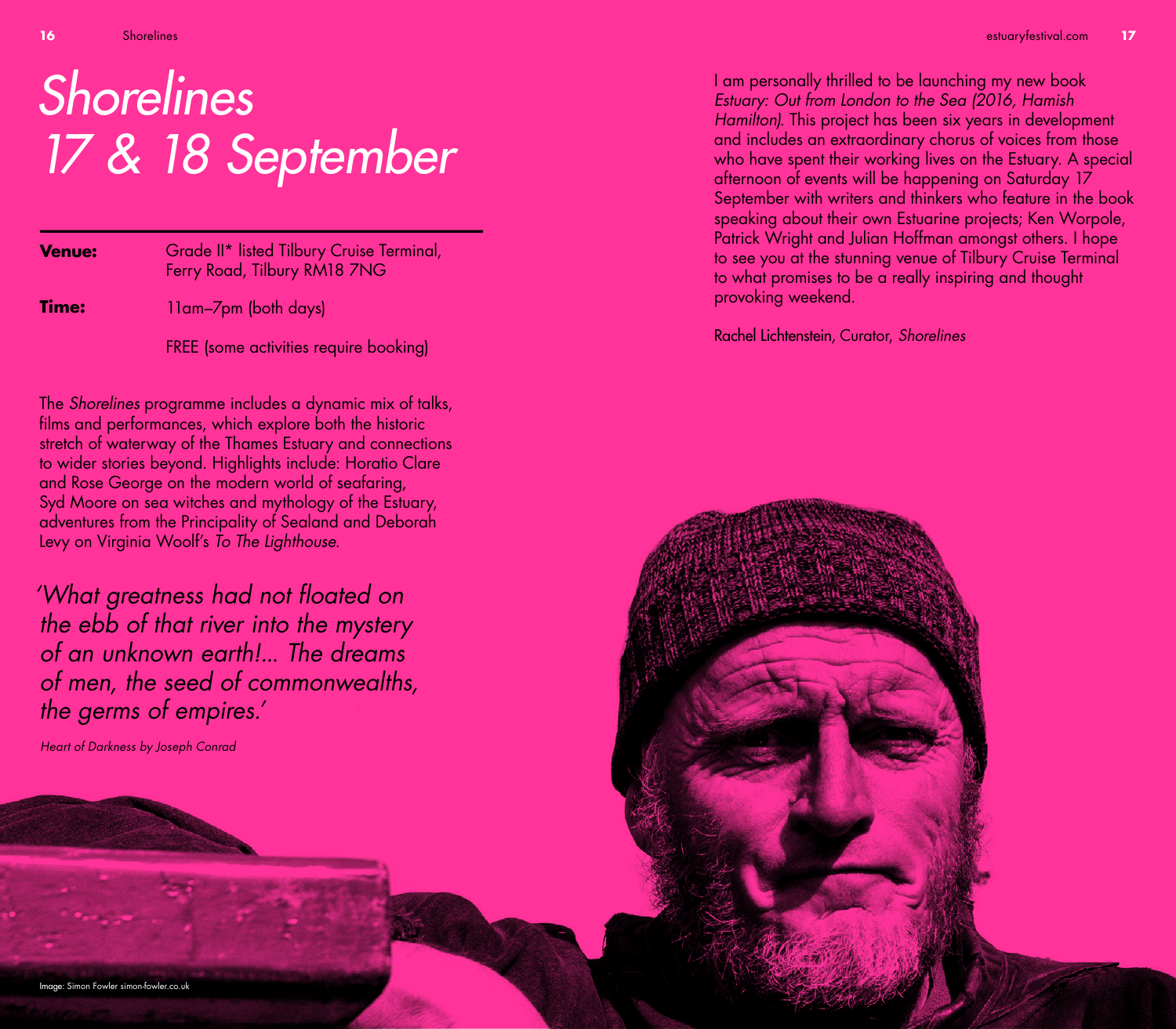#### **Saturday 17 September In the Departures Lounge**

# *Where Rivers and Seas Meet: Themes on the Archaeology of Estuaries* **11–11.25am**

Niall Finneran investigates the particular archeological consideration that Estuaries demand.

#### *Shipwrecks of the Estuary* **11.30–11.55am**

Graham Scott of Wessex Archaeology talks about finds from the recently discovered wreck of The London in the Thames Estuary.

# *Shackleton's Man Goes South*  **12–12.25pm**

Tony White reads from his 2013 novel, set in a world turned upside down by climate change.

#### *Tide: The Science and Lore of the Greatest Force on Earth*  **1–1.30pm**

The tide rises and falls according to rules that are a mystery to most of us. Author, Hugh Aldersey Williams reveals its effects on civilization.

#### *The Passage of Hands*  **2–2.20pm**



Through words, images and sounds, award-winning author Julian Hoffman explores the correspondences between people and place on a personal journey across the Hoo Peninsula. (*Co-commissioned by Whitstable Biennale.)*

# *Sea Forts of the Estuary*  **2.30–3.10pm**



Rachel Lichtenstein (*Estuary: Out from London to the Sea, 2016 Hamish Hamilton)* and Prince Michael of Sealand *(Holding the Fort, 2015)* talk with artists Stephen Turner and Chloe Dewe Mathews about the Sea Forts in the outer reaches of the Thames Estuary.

#### *An Unfathomable Ship? Uwe Johnson's view of the Richard Mongomery* **3.20–3.40pm**

Prof. Patrick Wright considers the view across the Estuary from the window of the East German novelist who settled on the Isle of Sheppey.

#### *Portrait of a River*  **3.50–4.20pm**



Steven Bode talks to filmmaker Nikolaj Larsen about his recent film and book. *(screening in Shorelines Cinema at 2.10pm Sat and 5.05pm Sun)*

### *Arrivals and Departures* **4.30–5pm**



Ken Worpole draws on the memories of those who worked in London's dockyards.

#### *Estuary: Out from London to the Sea – Official Launch*  **5–6pm**

Rachel Lichtenstein launches her new book capturing stories of Estuary working lives from Tower Bridge out to Margate in the South and Harwich in the North.

# *Trad Shanty Choir* **6pm**

Performing traditional maritime work songs as well as contemporary songs of the sea.

### **Saturday 17 September In the Salon**

#### *Fascinating History of the Port of Tilbury*  **11–11.30am**

A short introduction by artist, Dan Thompson to the history of the Port and Cruise Terminal in memory of Jonathan Catton, an archaeologist with a great passion for and knowledge of the history of Thurrock.

### *An Archive of Atmosphere: The Hoo Peninsula*  **11.30–12pm**

Anna Falcini looks at the post-industrial, coastal landscape of the Thames Estuary.

#### *Estuaire Nantes <> Saint-Nazaire (2007-2016)* **12–12.45pm**

French cultural impresario Jean Blaise,

a key player in the renaissance of the City of Nantes, shares the trajectory of *Estuaire*, a permanent sculpture trail along 65km of the Loire riverbanks and its role in increasing cultural tourism across his region.

#### *Canvey Guides Plus Ten*  **1–1.30pm**

Artist Lucy Harrison reflects on her project *Canvey Guides* a decade after she first went to the island.

### *Kiddles, Spits, Nipperkins and Willocks* **2–2.30pm**

Germander Speedwell reads from her collection of carefully collated lists of things found in the Thames Estuary.

# *The Friction Makes The Pearl*  **2.30–3pm**

Jane Dolby reads from her novel, *Song Of The Sea (2015)*, telling her true story of loss, grief and her subsequent journey to give a voice to women previously unheard.

# *Radio Waves*  **3–3.30pm**

Critically acclaimed film-maker Bob Hickey talks about the making of Radio Waves *(screening in the Cinema at 11.35am Sat and 2.10pm Sun).*

# *Silk River for Re-imagine India* **3.30–4pm**

Artist Ali Pretty talks about her new project which brings the communities of the Thames Estuary and the Hooghly River in India together through unlikely connections, shared skills and a love of walking.

# *Vulgar Things* **4–4.30pm**

Lee Rourke reads from his novel *Vulgar Things (2014 Fourth Estate)* described as part mystery, part romance, part odyssey.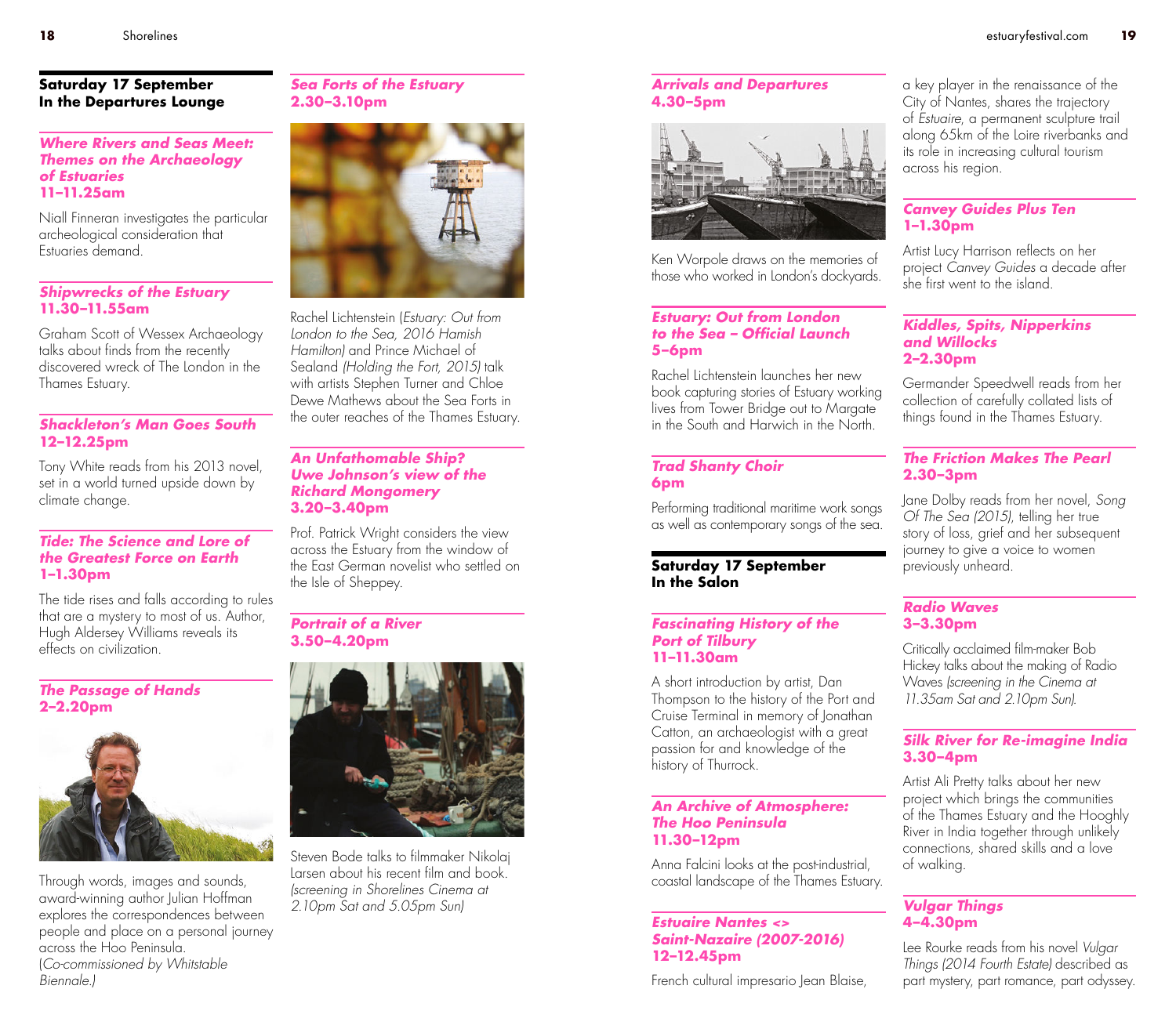#### **Saturday 17 September In the Cinema**

#### *Towers of Illium*  **by Lynn MacRitchie 11am**

Combining themes from Homer's Iliad with references to the contemporary phenomenon of gang culture. Duration: 15min

#### *Estuary England*  **by Simon Robinson 11.20am**

Exploring the area surrounding the QEII crossing at West Thurrock and the pull of the contemporary 'empire of London'. Duration: 10min

#### *Radio Waves*  **by Bob Hickey 11.35am**

The incredible true story of Radio City and real life piracy in the Thames Estuary. Featuring powerful interviews with 'the first lady of pirate radio', Dorothy Calvert, and soundtrack from acclaimed DJ Cherrystones aka Godsy. Duration: 45mins

#### *Boat People*  **by Sarah Wood 12.25pm**



A film essay exploring homelessness and displacement, taking as its starting point the historic version of Britain as a seafaring nation. Duration: 21min

#### *Concurrence*  **by Doffy Weir & Dave Draper 1.15pm**

Explores changing and contradictory landscapes of the Thames Estuary from Silvertown to the North Sea in a visual essay of impressionistic photographs taken over three years. Duration: 47min

#### *Portrait of a River*  **by Nikolaj Bendix Skyum Larsen 2.10pm**

Commissioned by Film and Video Umbrella, Nikolaj Bendix Skyum Larsen's Portrait of a River is an evocative study of the Thames as it cuts its widening course on its journey out to sea. *(See talk by Nikolaj in The Departures Lounge – Sat 17 at 3.50pm).* Duration: 81min

#### *Stranger on the Shore (triptych)*  **by Michael Smith & Maxy Bianco 3.35pm**

A cycle of short films exploring threshold places: Thames Estuary; Hastings; Whitby. *(See talk by artists Sun 18 in The Salon at 3pm).* Duration: 45min

#### *Terminal Island* **by Zhu Xiaowen 4.25pm**

A visual and psychological journey inside a recycling company in the Port of Los Angeles. Duration: 11min

#### *Last Acre* **by Jacob Cartwright & Nick Jordan 4.40pm**

A documentary portrait centred on a remote settlement of self-built shed and cabin homes, located on the sand dunes of England's north west coastline, near Barrow-in-Furness. Duration: 12min

#### *Floodtide*

**Performances on Lower Landing Stage**

**Saturday 17 September 12.50–1.50pm Sunday 18 September 12.50–1.50pm**

In a live performance that uses algorithmic composition, developed by John Eacott, musicians read notation generated live by the flow of Estuary tide. Features players from the Southend and Thurrock Brass Bands alongside musicians from London and St Nazaire in France. *Floodtide* is supported by Nortek.



#### *Raga Dawn*  **Sunday 18 September at 6am**



A unique, not to be missed, performance at sunrise by acclaimed vocal performance artist, Caroline Bergvall, with singer Peyee Chen. A multisensory composition for two voices (spoken and sung), multiple languages and electronic frequencies to accompany and celebrate the rising of day. The work draws on ancient and contemporary musical and literary sunrise traditions, such as troubadour love poetry, while at the same time addresses the linguistic territories of

that are endangered or at risk, and those that are emerging. Composition by Gavin Bryars. Site-specific sound design by Sam Grant. Followed by a traditional Punjabi Breakfast courtesy of the Sikh community in Grays.

Performance starts at exactly 6.38am (the official moment of sunrise that day).

#### Tickets: FREE Booking essential: estuaryfestival.com

Limited amount of seats available on our shuttles from London and Southend.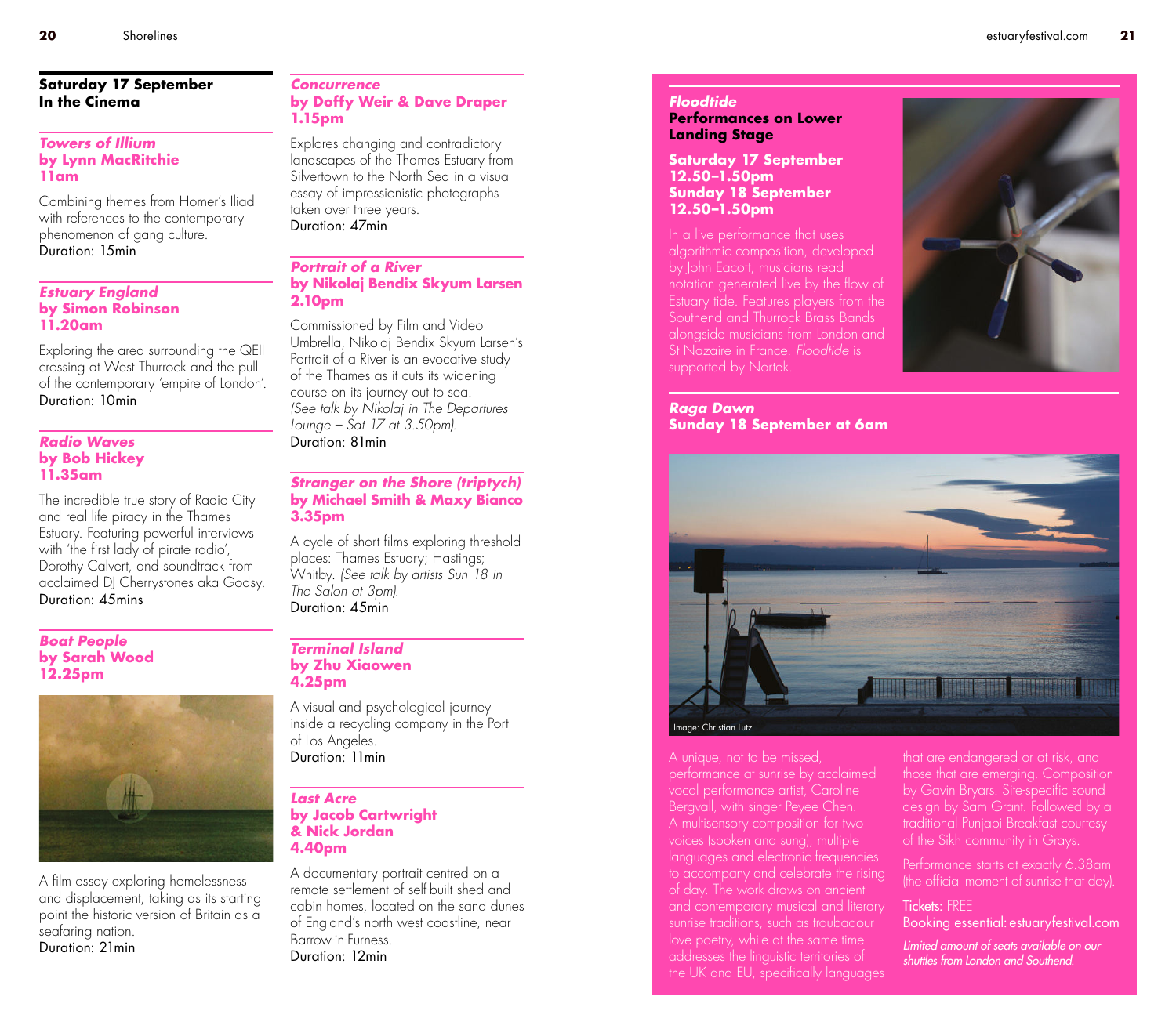# *Zephyr Tall Ship*

A unique opportunity to sleep on board the beautiful Tall Ship, Zephyr moored at Tilbury Cruise Terminal on Sat 17 Sept – the perfect floating hotel if you are going to *Raga Dawn (see page 21)*.

Booking essential – very limited tickets.



### *Rock*

The barge, MB Rock, home to artist Anne Lydiat will be in dock at Tilbury Cruise Terminal for the opening weekend of Estuary 2016 – Sat 17 & Sun 18 – open at times for visitors to board. The vessel will become a camera obscura and will also exhibit video works and drawings made onboard under the title *I am the ship, the ship is me*, created as part of Lydiat's recent PhD.

### **Sunday 18 September In the Departures Lounge**

### *Seawitches and Sirens: Echoes of past lives in the Estuary*  **11–11.25am**

Mystery writer Syd Moore shares her research into the myths surrounding the Estuary.

# *Black Mariners on C18th Estuary* **11.30–11.55am**

Author and curator, Steve Martin gives an overview of the Black presence in South Essex and North Kent with centuries-long seafaring connections.

# *Wrecked on the Intertidal Zone*  **12–12.25pm**

Graham Harwood presents YoHa's ongoing enquiry into the Thames Estuary that uses art to stir up the murky, muddy world of South Essex.

#### *Ninety Percent of Everything: Inside the Invisible World of Shipping* **1.30–2.30pm**

Rose George *(Deep Sea and Foreign Going, Portobello Books,* 2013*)* discusses the modern world of seafaring with Horatio Clare *(Down to the Sea with Ships, Vintage, 2015)*.

# *Estuary Audio Unearthed* **2.40–3.10pm**

Alan Dein introduces his sonic travelogue of the sounds and voices of Estuary life in conjunction with the London Sound Survey.

# *Public Record: Estuary* **3.10–3.40pm**

Justin Hopper's audio poetry project explores the landscape of Leigh-on-Sea, creating poetry from C19th newspaper reports of minor shipwrecks and calamities.

#### *Beside the Sea in Wartime* **3.40–4.10pm**

Roma Tearne *(The Last Pier, Nova, 2015)* and Alison MacLeod *(Unexploded, Hamish Hamilton, 2013)* talk about their novels set beside the sea in wartime.

# *To the Lighthouse* **4.20–4.50pm**

Deborah Levy *(Swimming Home, Faber & Faber, 2012)* discusses Virginia Woolf's seminal novel. To The Lighthouse.

#### *The Sea Is an Edge and an Ending* **5–5.30pm**



Lavinia Greenlaw introduces her Estuary 2016 artwork that is a study of the impact of dementia.

#### **Sunday 18 September In the Salon**

# *Fascinating History of the Port of Tilbury*  **11–11.30am**

A short introduction by artist, Dan Thompson to the history of the Port and Cruise Terminal in memory of Jonathan Catton, an archaeologist with a great passion for and knowledge of the history of Thurrock.

# *Floodtide Talk* **11.30–12pm**

John Eacott introduces his unique live performance in which musicians read notation generated live by the flow of tide. *(Live performances each day on the Lower Landing Stage at 12.50pm).*

# *Beyond the Point* **12–12.30pm**



Joe Mander and Liam Heatherson present Beyond the Point, their award-winning organisation dedicated to revealing the unseen history of South-East Essex.

# *A Garden City for Gravesend*  **1–1.30pm**

The story of pioneering Victorian gardener J C Loudon and Milton-on-Sea, told by one of the UK's finest pop culture historians, Travis Elborough.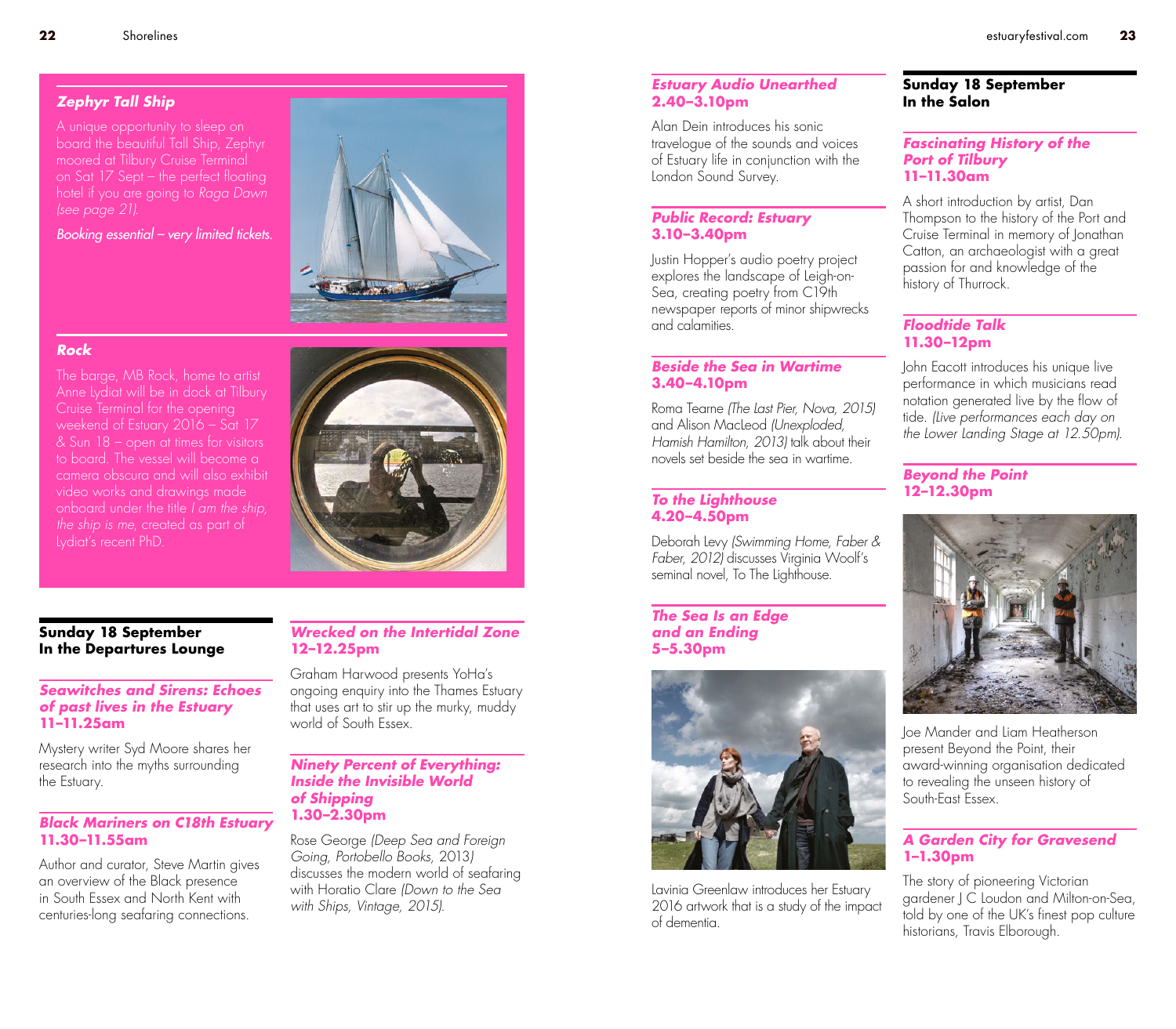#### *I am the ship, the ship is me*  **2–2.30pm**

Artist, Anne Lydiat shares stories from her recent PhD researching women who have voyaged as artists, explorers and wives. Visit her work on Rock on the Lower Landing Stage.

# *Quennets/Elementary Estuaries* **2.30–3pm**

Philip Terry reads from his poetry volume Elementary Estuaries along the Essex coastline.

# *Stranger on the Shore* **3–3.50pm**

Michael Smith and Maxy Bianco talk about the making of their triptych film essay travelling the UK coastline. *(followed by a screening at 3.50pm in our Shorelines Cinema).*

#### **Sunday 18 September In the Cinema**

#### *Concurrence*  **by Doffy Weir & Dave Draper 11am**



Explores changing and contradictory landscapes of the Thames Estuary from Silvertown to the North Sea in a visual essay of impressionistic photographs taken over three years. Duration: 47min

#### *The Forgotten Space* **by Allan Sekula & Noel Burch 11.55pm**

Interviews, archive footage and old movies result in a documentary that follows the journey of a container cargo aboard ships, barges, trains and trucks. Duration: 132min

#### *Radio Waves*  **by Robert Hickey 2.10pm**

The incredible true story of Radio City and real life piracy in the Thames Estuary. Featuring powerful interviews with 'the first lady of pirate radio', Dorothy Calvert, and soundtrack from acclaimed DJ Cherrystones aka Godsy. Duration: 45min

#### *Towers of Illium*  **by Lynn MacRitchie 3pm**

Combining themes from Homer's Iliad with references to the contemporary phenomenon of gang culture. Duration: 15min

#### *Estuary England* **by Simon Robinson 3.20pm**

Exploring the area surrounding the QEII crossing at West Thurrock and the pull of the contemporary 'empire of London'. Duration: 10min

#### *Last Acre* **by Jacob Cartwright & Nick Jordan 3.35pm**

A documentary portrait centred on a remote settlement of self-built shed and cabin homes, located on the sand dunes of England's north west coastline, near Barrow-in-Furness. Duration: 12min

#### *Stranger on the Shore (triptych)* **by Michael Smith & Maxy Bianco 3.50pm**

A cycle of short films exploring threshold places: Thames Estuary; Hastings; Whitby. *(See talk by artists Sun 18 in The Salon at 3pm)* Duration: 45min

#### *Boat People* **by Sarah Wood 4.40pm**

A film essay exploring homelessness and displacement, taking as its starting point the historic version of Britain as a seafaring nation. Duration: 20min

#### *Portrait of a River*  **by Nikolaj Bendix Skyum Larsen 5.05pm**



Commissioned by Film and Video Umbrella Nikolaj Bendix Skyum Larsen's Portrait of a River is an evocative study of the Thames as it cuts its widening course on its journey out to sea. Duration: 81min

# **All weekend**

#### **Points of Departure Multiple Sites**

New and existing works by 26 contemporary artists in Tilbury Cruise Terminal, waterborne venues on the Thames and across the river in Gravesend, Kent. Works explore the landscape, history and rich culture of the Thames Estuary reflecting themes of arrival, departure, migration and connection, and nationhood via the estuary out to the wider world. New commissions, many developed in residency at Metal in Southend are exhibited alongside existing work related to the place. *(see full listings on pages 6–15).*

# **Cafe Valise Lower Landing Stage**

Call in for a well-earned coffee at Metal's artist-designed pop up cafe. Tea, Coffee and Cake with an unrivalled Estuary View.

# **Bookshop Arrivals Lounge**

Books, Films, Vinyl and other editions in our Estuary 2016 bookshop. With opportunities for getting your copies signed by artists and speakers.

# **Living Archive Arrivals Lounge**

Do you have an Estuary related tale to tell? Visit our audio booth to record your story to add to the growing archive at The Riverside Project, Bata and Essex Cultural Diversity Project.

# **Mudlarking Arrivals Lounge**

Artist Nicola White exhibits some of her finds from the shorelines of the Thames Estuary.